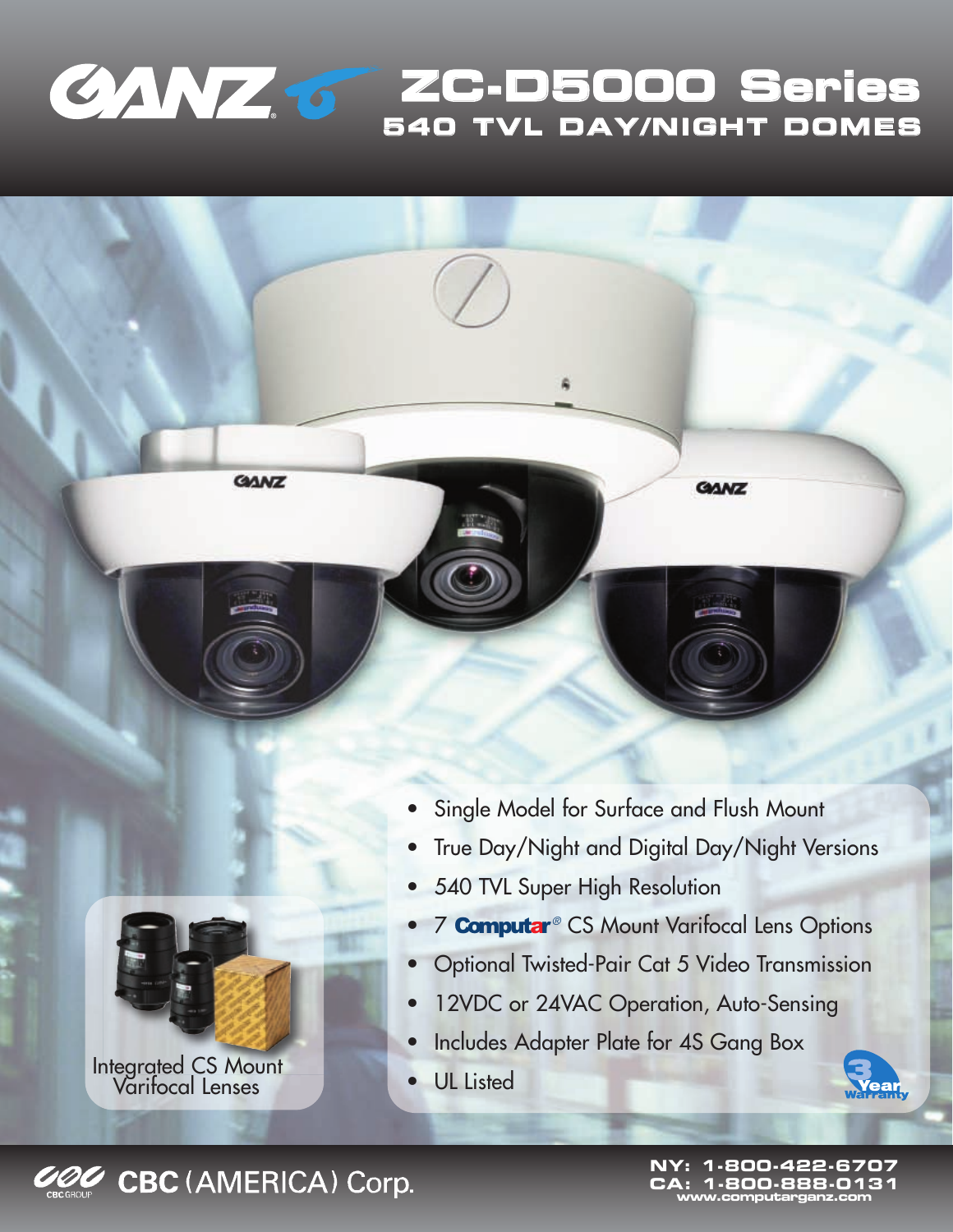

offers 7 computar® CS-Mount Aspherical Varifocal Lens options.

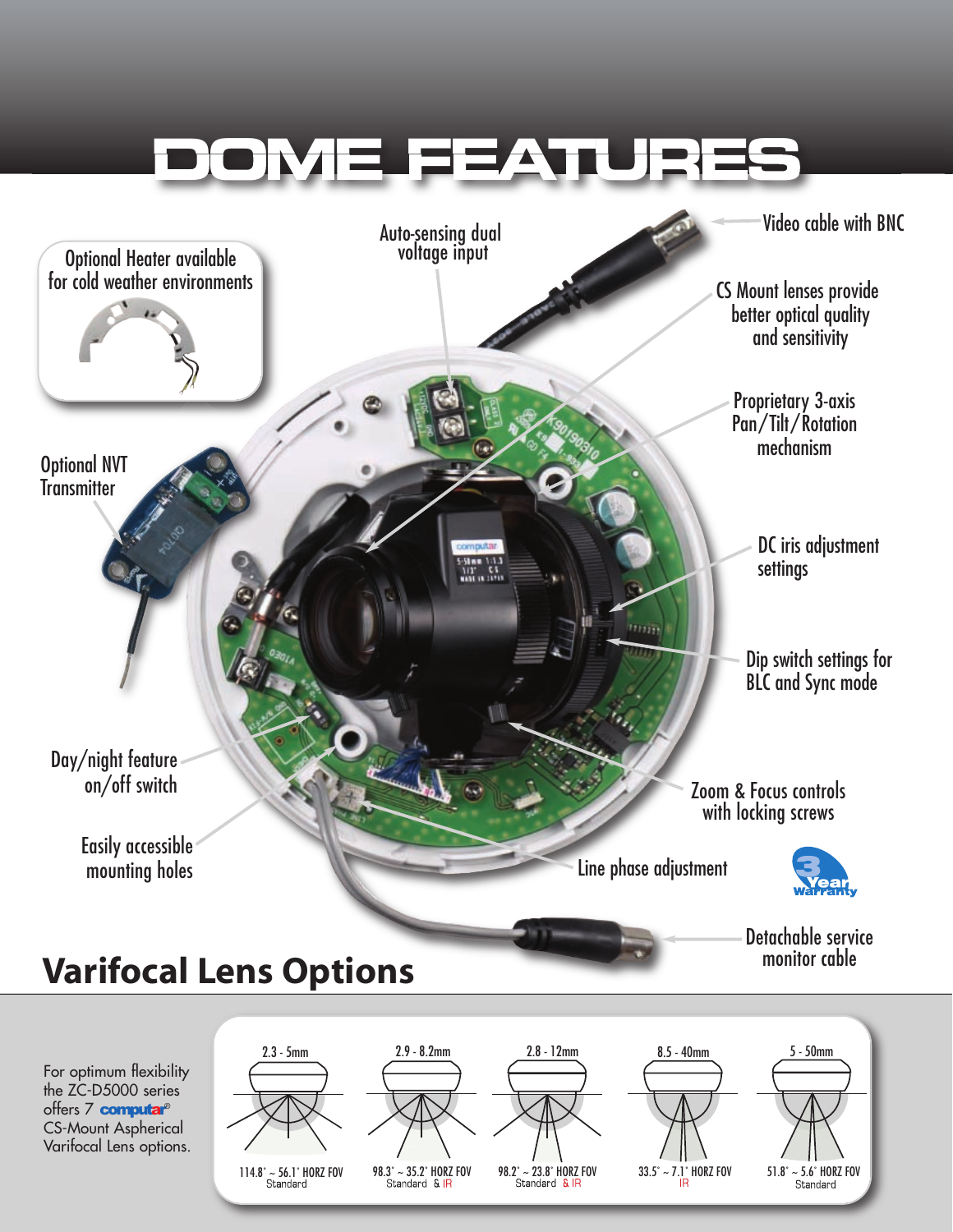## **MOUNTING OPTIONS**

## **Indoor**



The ZC-D5000 Series 540 TVL Super High Resolution domes are available in True (mechanical) D/N and Digital D/N versions. The indoor version features a single model for surface and flush mounting. The outdoor housing features a built-in 3/4"conduit hole for more convenient installation and also offers ceiling and wall mount options. All models are available with pre-installed NVT transmitter for video transmission over CAT 5 cable. Manual Iris version also available.

## **Accessories**

| ZC-OH5                | Outdoor Housing for 5000 Series Domes                                      |
|-----------------------|----------------------------------------------------------------------------|
| ZC5-PM1               | Pendant Mount Adapter; Mounts to Dome Base & uses 1"<br>NPT Pipe           |
| ZC5-WM1               | Wall Mount Includes ZC5-PM1 Pendant Mount & Wall Bracket                   |
| ZCA-DCS50             | Tinted Dome Cover Conceals Lens for Discrete Applications                  |
| ZC5-PM2               | Pendant Mount Adapter Mounts To ZC-OH5 Housing Base &<br>uses 1" NPT Pipe  |
| 705-WM2               | Outdoor Wall Mount Includes ZC5-PM2 Pendant Mount & Wall<br><b>Bracket</b> |
| 705-HTR<br>7C-D5000MM | Optional Heater for 5000 Series Domes (24VAC, 15W)<br>Dummy Dome Housing   |